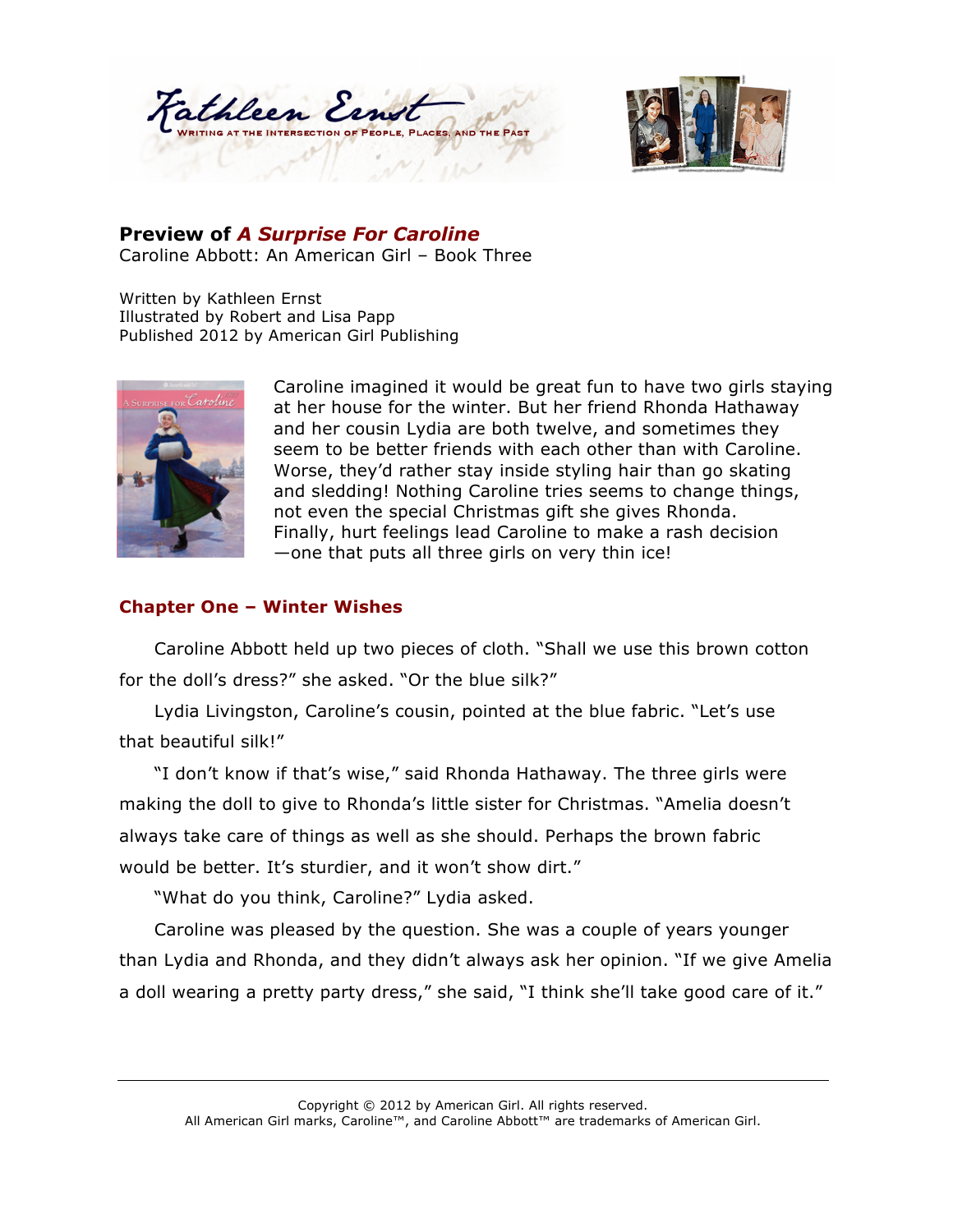



Rhonda tipped her head thoughtfully. "You may be right. Yes. Let's use the blue silk."

Without warning, the door opened and Amelia, who was four years old, peeked inside. Her face brightened when she saw the older girls. "What are you doing?" she asked as Lydia quickly hid the doll behind her back.

"Amelia!" Rhonda scolded. "You mustn't enter a room without knocking! Go away."

Amelia's smile faded. "Why can't I come in?" she asked. Her face puckered as if she was about to cry.

Caroline jumped up and led Amelia back into the hall. She couldn't tell Amelia that she'd almost ruined her own Christmas surprise! "We—we're busy with something, that's all."

"Everyone's always busy." Amelia thrust out her lower lip in a pout. "I just want someone to play with me!"

*I wish Amelia had children near her own age to play with*, Caroline thought. She crouched down so that she could look Amelia in the eye. "I'm sorry, but we can't start any games now. Rhonda and Lydia and I will leave for lessons soon. Why don't you go ask my grandmother if she needs help in the kitchen?"

Caroline waited until Amelia had plodded downstairs before going back into the bedroom. "She's gone," Caroline reported.

"It will be hard to keep this doll a secret until Christmas!" Rhonda said. "We'd better finish our planning now." She draped the blue cloth around the doll as if imagining the dress. "I'll make some lace trim."

"And I have an old glove we can cut up to make shoes," Caroline added. "Amelia shall have the prettiest doll in New York State!"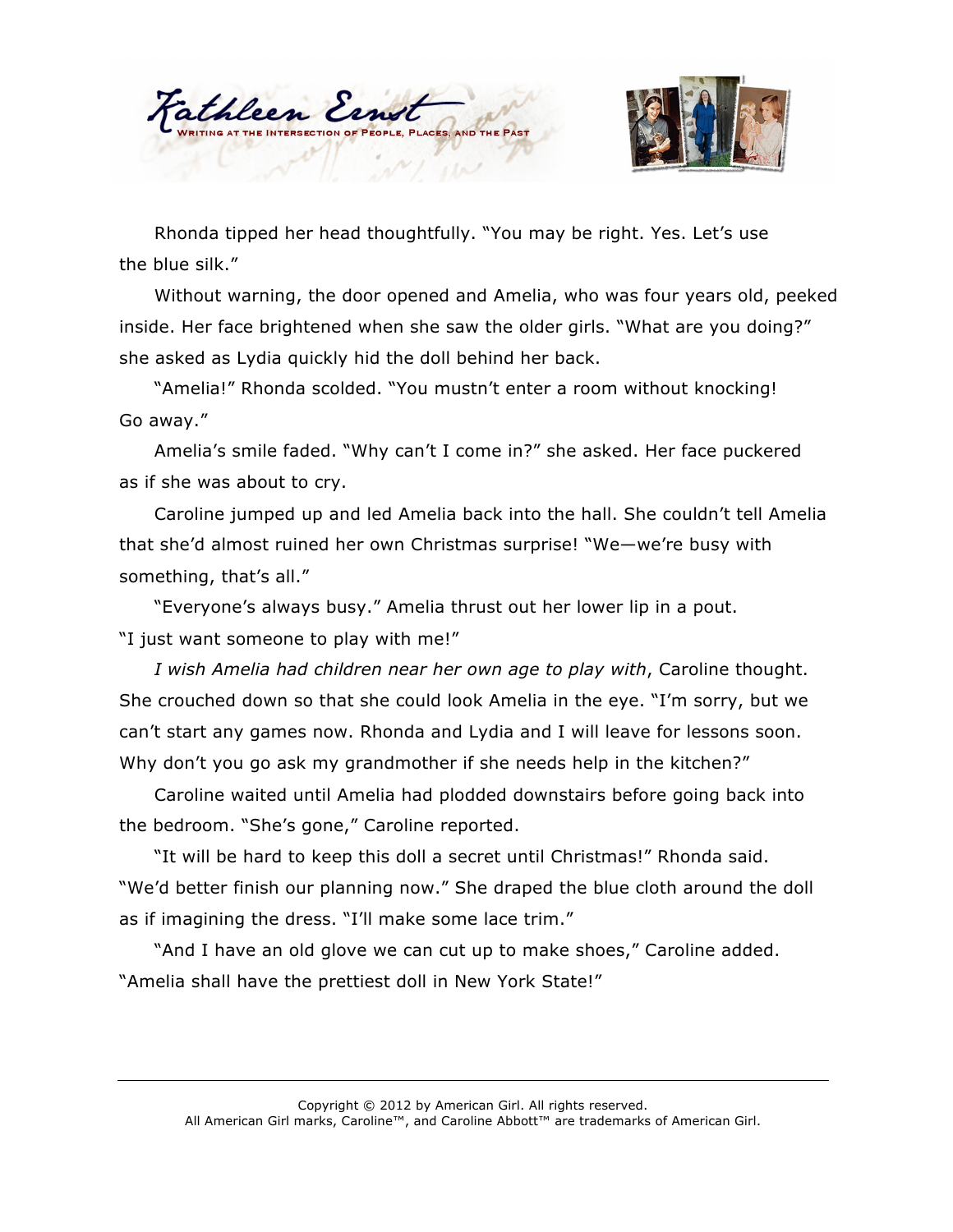



Lydia pulled some white cloth from the pile of scraps. "We'll need to make the doll a petticoat."

"Two petticoats," Rhonda said.

"If it were up to you, we'd make six petticoats," Lydia teased. "You're always cold!"

Rhonda laughed, fingering the scraps. "Caroline, I'm glad you suggested that we make this gift for Amelia. She'll be so pleased!"

"I know Amelia wasn't able to bring any toys with her when you moved here," Caroline said sympathetically. Rhonda and Amelia's father, an army officer, had been sent to Sackets Harbor after the United States declared war on Great Britain. His wife and daughters had come too, and had moved into the Abbotts' house.

"We couldn't bring much with us," Rhonda agreed. She looked at Lydia. "We were able to carry more than your family could, though. I can't imagine having to sneak away from home in the dead of night, as you did!"

Several weeks earlier, Lydia and her parents had fled Upper Canada, which was controlled by the British, and had squeezed into Caroline's house as well. "It *was* scary," Lydia admitted. "But we made it here safely. And as soon as my father finds a new place to farm, we'll start over again." She lifted her chin, as if facing a big challenge she was determined to win. "I'm glad we'll be here for Christmas, though."

"And since Christmas is just a week away," Rhonda reminded them, "we'll need to work quickly to finish this gift."

The reminder that Christmas was approaching made Caroline both excited and anxious. She had hemmed new handkerchiefs for her mother, her grandmother, her aunt and uncle, and Mrs. Hathaway. She'd secretly sewn a warm winter muff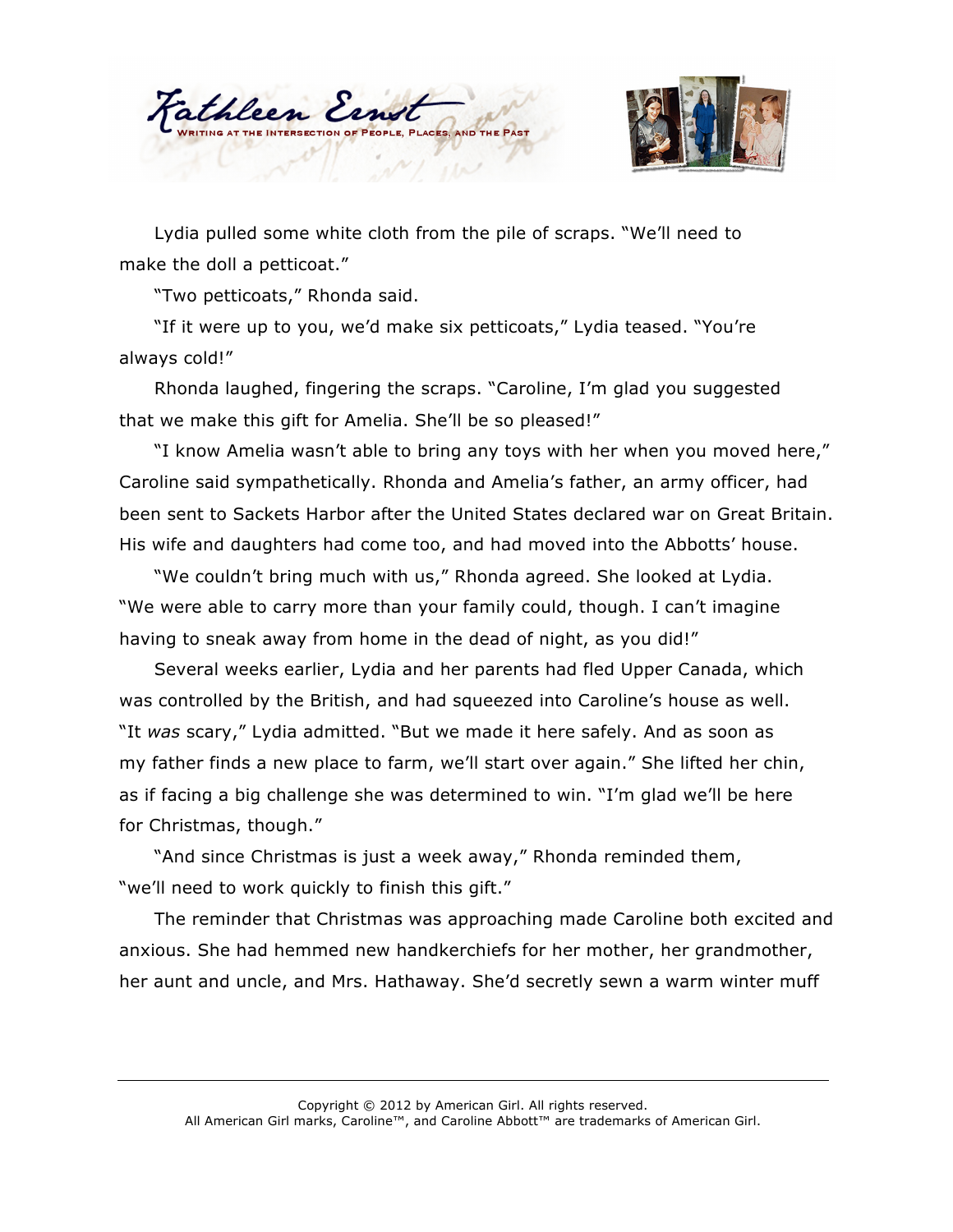athleen E **RECTION OF PEOPLE, PLACES, AND THE PAST** 



for Lydia, too. But she still didn't have a Christmas gift for Rhonda! Rhonda already had a muff to warm her hands, and several handkerchiefs with her initials embroidered in silk. Try as she might, Caroline hadn't been able to think of a single good idea for her friend.

*Well, at least I had a good idea for Amelia's gift*, Caroline thought. She was sure Amelia would love the doll. And it was great fun to sew the doll and plan her clothes with Rhonda and Lydia. She smiled at the other girls. "I can embroider a face on the doll," she said, "but what shall we use for hair?"

"When my mother knit mittens for Amelia, she had a little yarn left over," Rhonda said. "The yarn isn't dyed, though—it's just white. Do you think we might be able to color it?"

Lydia giggled. "You mustn't ask *Caroline* about dying yarn." She nudged Caroline in the ribs. "Remember when we were little, and you decided to dye yarn with pokeberries?"

"You helped," Caroline protested. "It wasn't all my fault."

"What wasn't your fault?" Rhonda asked.

"By the time we were finished, our hands were as purple as the yarn," Caroline confessed.

Lydia flopped down on the bed, laughing. "Our mothers scolded us, but we could tell that they thought it was funny."

Rhonda snickered. "It must have looked as if you both were wearing horrid purple gloves!"

Lydia held her arms in the air gracefully. "My dear Miss Hathaway," she said, as if she were a fine lady, "purple gloves are the newest style! All the French ladies are wearing them."

"Oh, my," Rhonda said. "I am sorely behind the times."